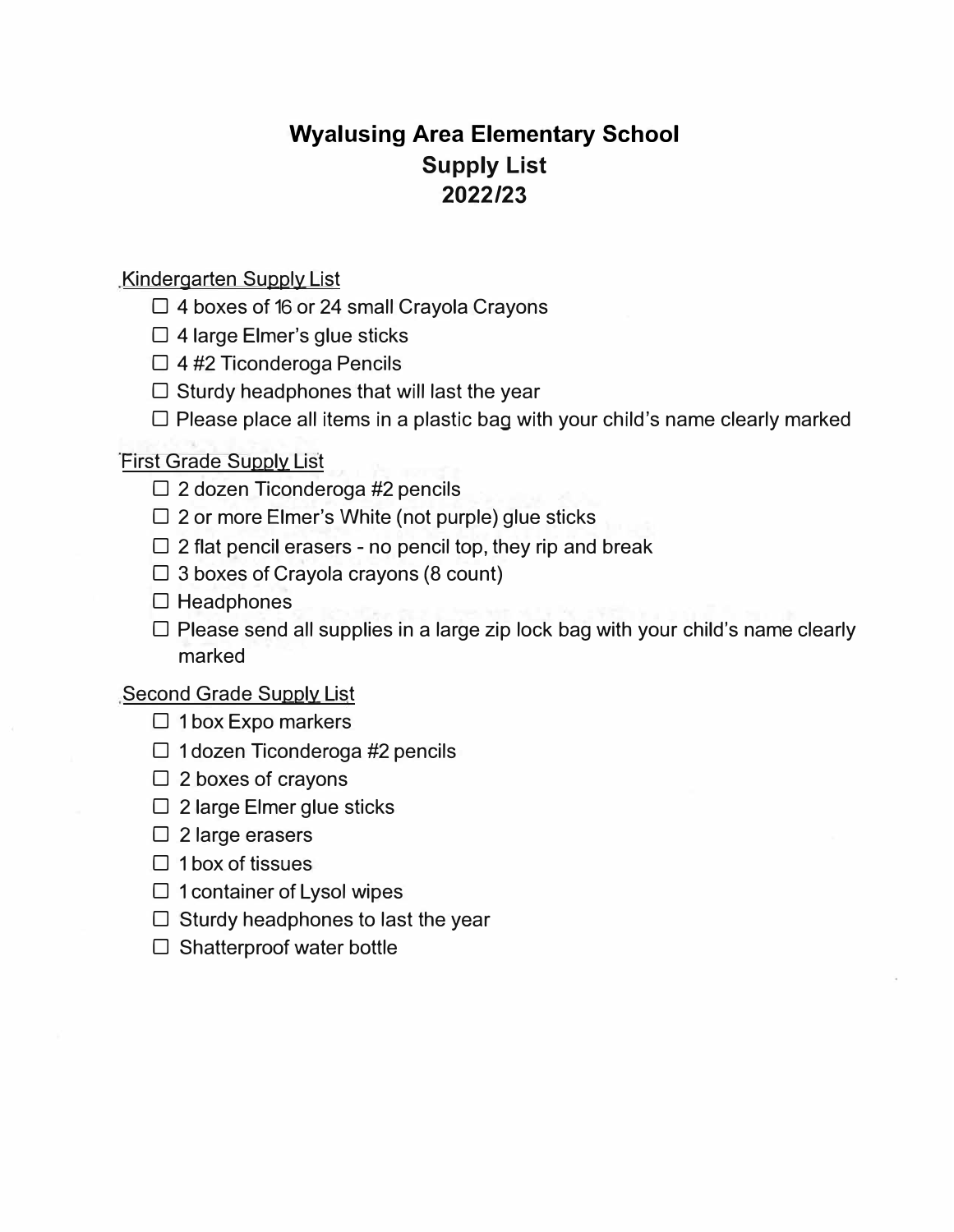Third Grade Supply List

- **□** 2 dozen #2 pencils
- **□** 1 pack pencil top erasers
- **□** 2 packs of crayons (8 color)
- **□** 1 box colored pencils (8 or 12 color)
- **□** 3 glue sticks
- □ 3 glue sticks<br>□ 1 Pencil bag/box
- **□** 2 spiral bound notebooks
- **□** 1 Package of Highlighters
- **□** Headphones
- **□** Please send all supplies in a large zip lock bag with your child's name
	- clearly marked the state of the state of the state of the state of the state of the state of the state of the

### Fourth Grade Supply List

- **□** 4 dozen pencils
- □ Dry erase markers
	- **□** Colored pencils
	- **□** Earbuds/headphones
	- □ Water bottle
	- **□** Disinfectant wipes
	- **□** Pencil pouch with holes for binder (no pencil boxes, please, binder will be provided by your teacher)
	- **□** 1 short-sleeve white crew neck t-shirt (needs to be large enough to fit over another shirt, but not too large where it could be hazardous for Science experiments)

the but think your to import that there

### *Mrs. Cockcroft* & *Mr. Moss*

- **□** *Highlighters*
- **□** *Tl 15 Blue Calculator (optional)*
- **□** *1 Subject Spiral Notebook (optional)*

### *Mrs. Card* & *Mrs. Ko/tis*

and the state to the

**□** *2 boxes of tissues*